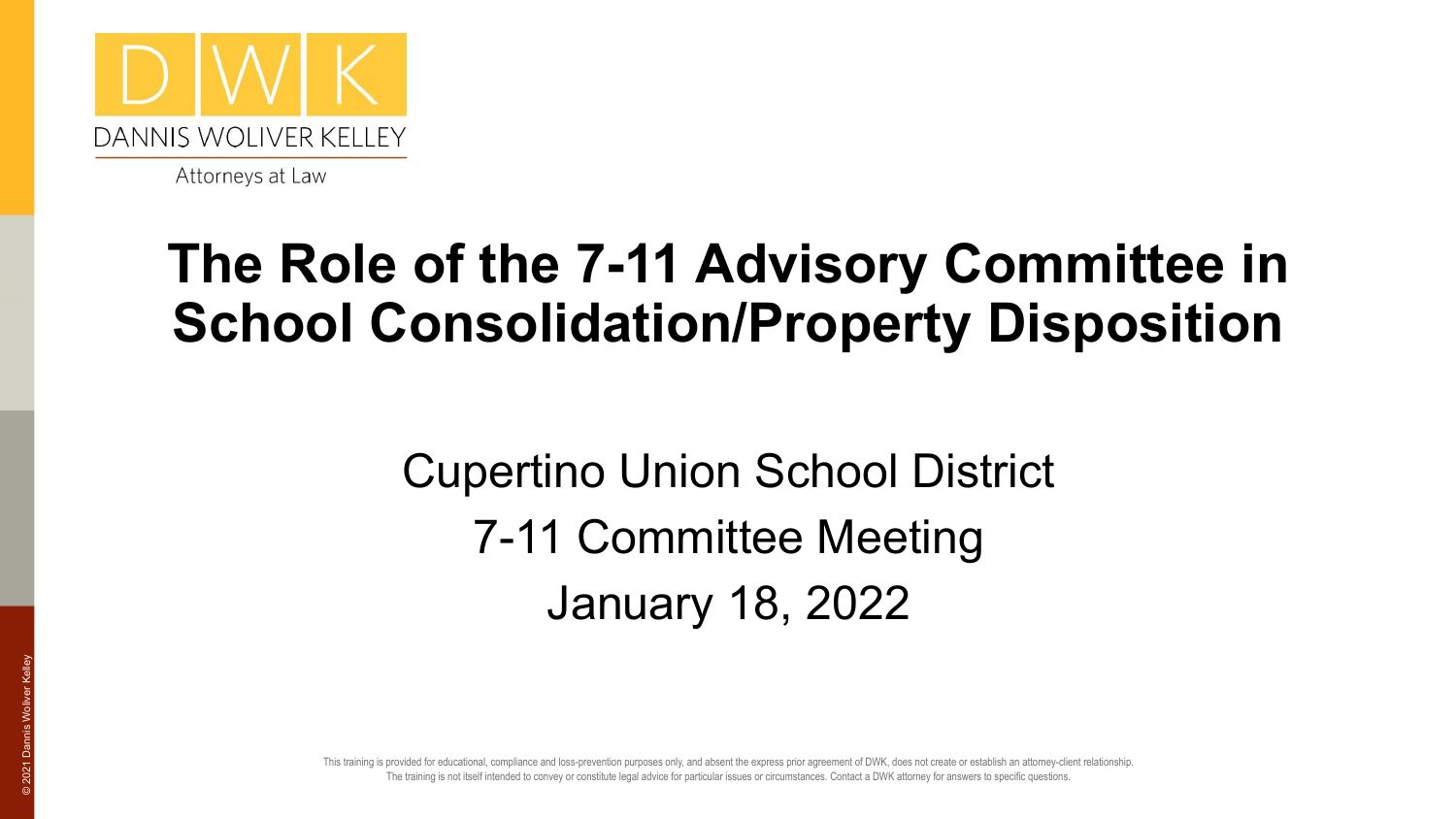## **Overview/Major Topics**

- Role and Purpose of the 7-11 Committee
- **EXECOMMITTEE Composition Requirements**
- Duties of the Committee
- Committee Meetings The Ralph M. Brown Act

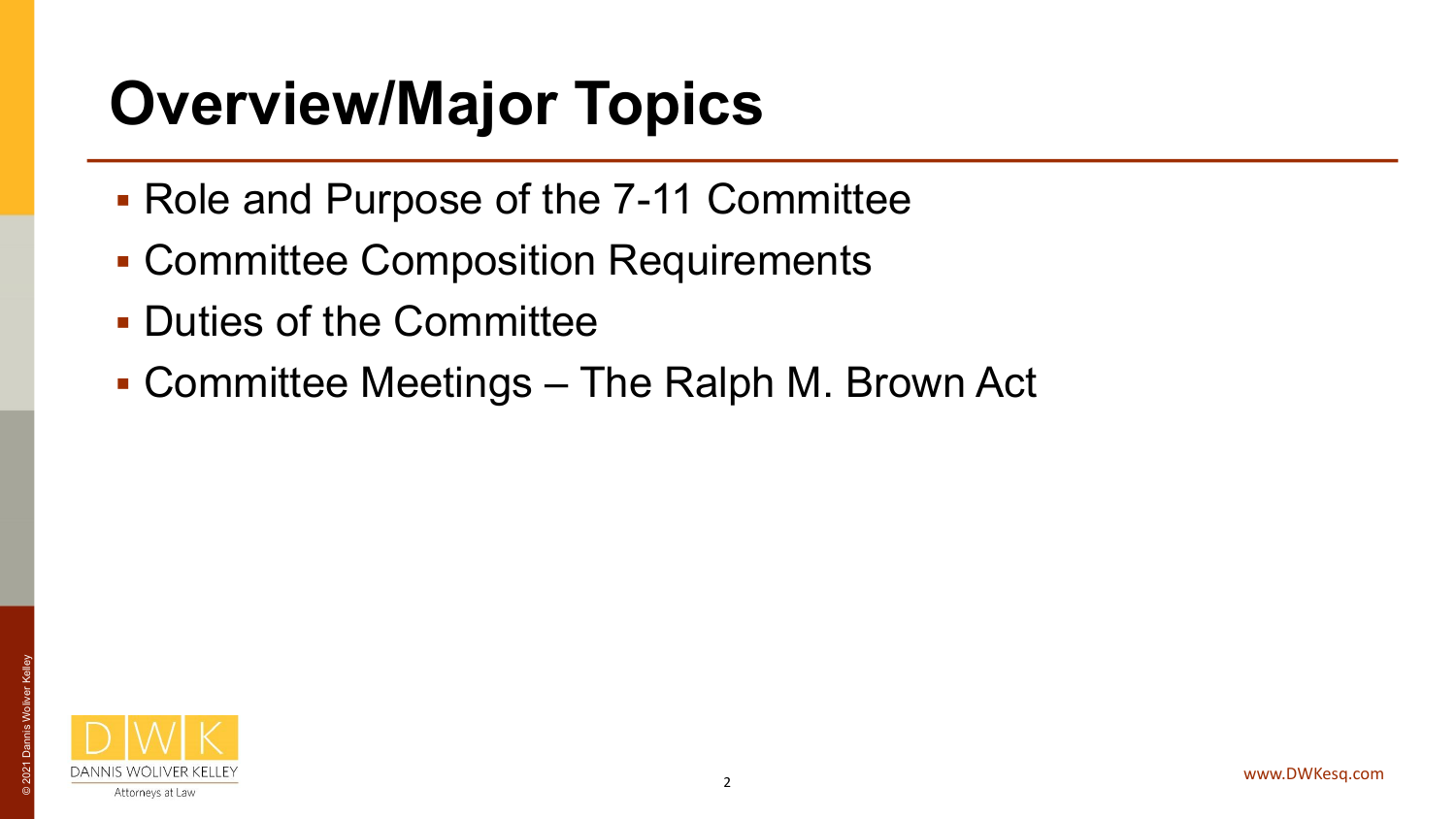### **Role and Purpose of the 7-11 Committee**

#### ▪ **Legislative Intent**:

- That surplus property leases provide for community involvement. "This community involvement should facilitate making the best possible judgments about the use of excess school facilities in each individual situation."
- That the community be involved before decision are made about school closure or the use of surplus space, thus avoiding community conflict and assuring building use that is compatible with the community's needs an desires. (Ed Code 17388)

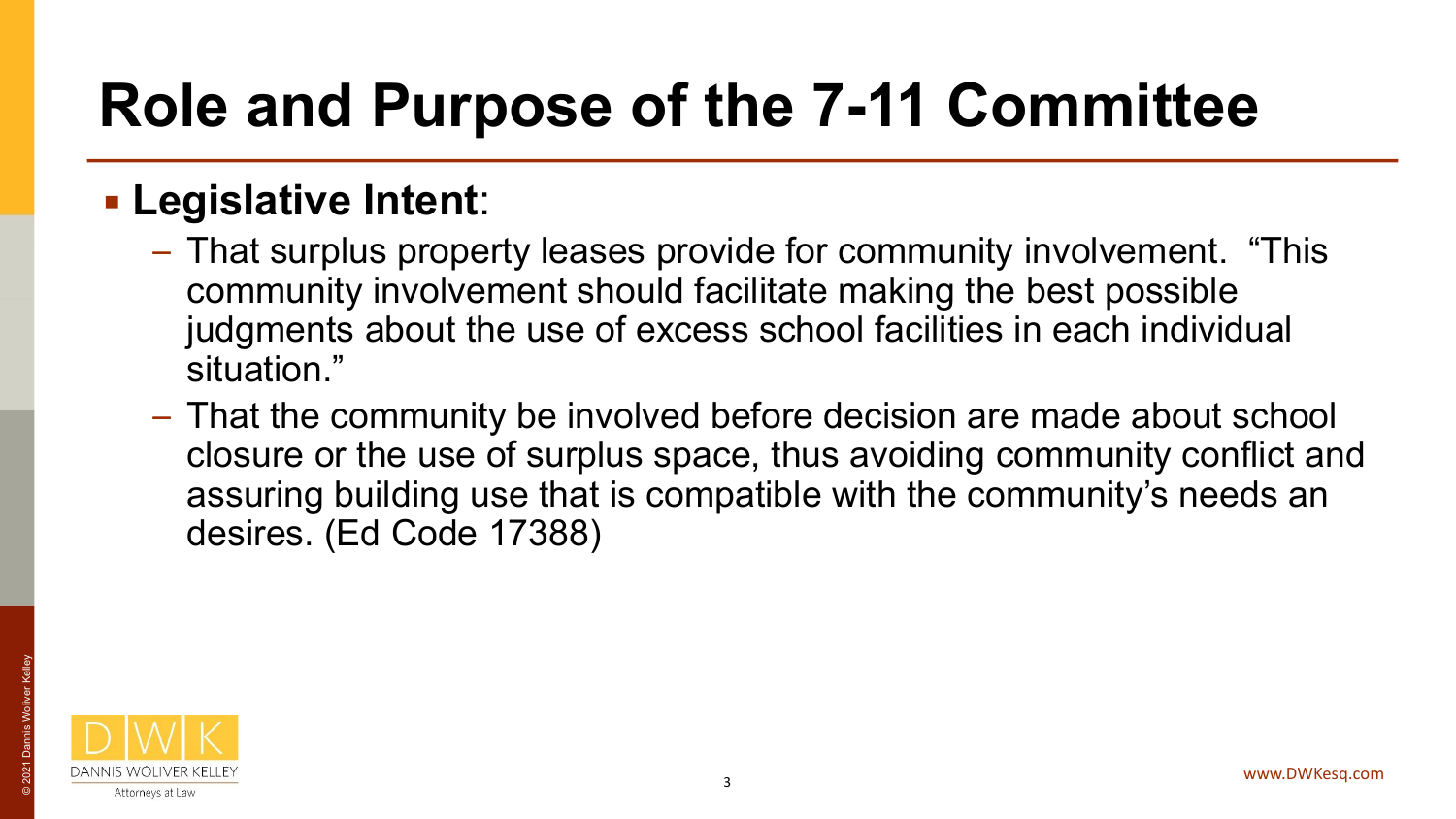### **Role and Purpose of the 7-11 Committee**

#### ▪ **CUSD Board's legal mandate**:

- That prior to the lease or sale of excess real property, the Board shall appoint "a district advisory committee to advise the governing board in the development of districtwide policies and procedures governing the use or disposition of school buildings or space in school buildings which is not needed for school purposes."
- 7-11 Committee is first step in the (lengthy and detailed) process of disposing of property no longer needed for school purposes.
- 7-11 Committee serves an advisory function to the CUSD Board

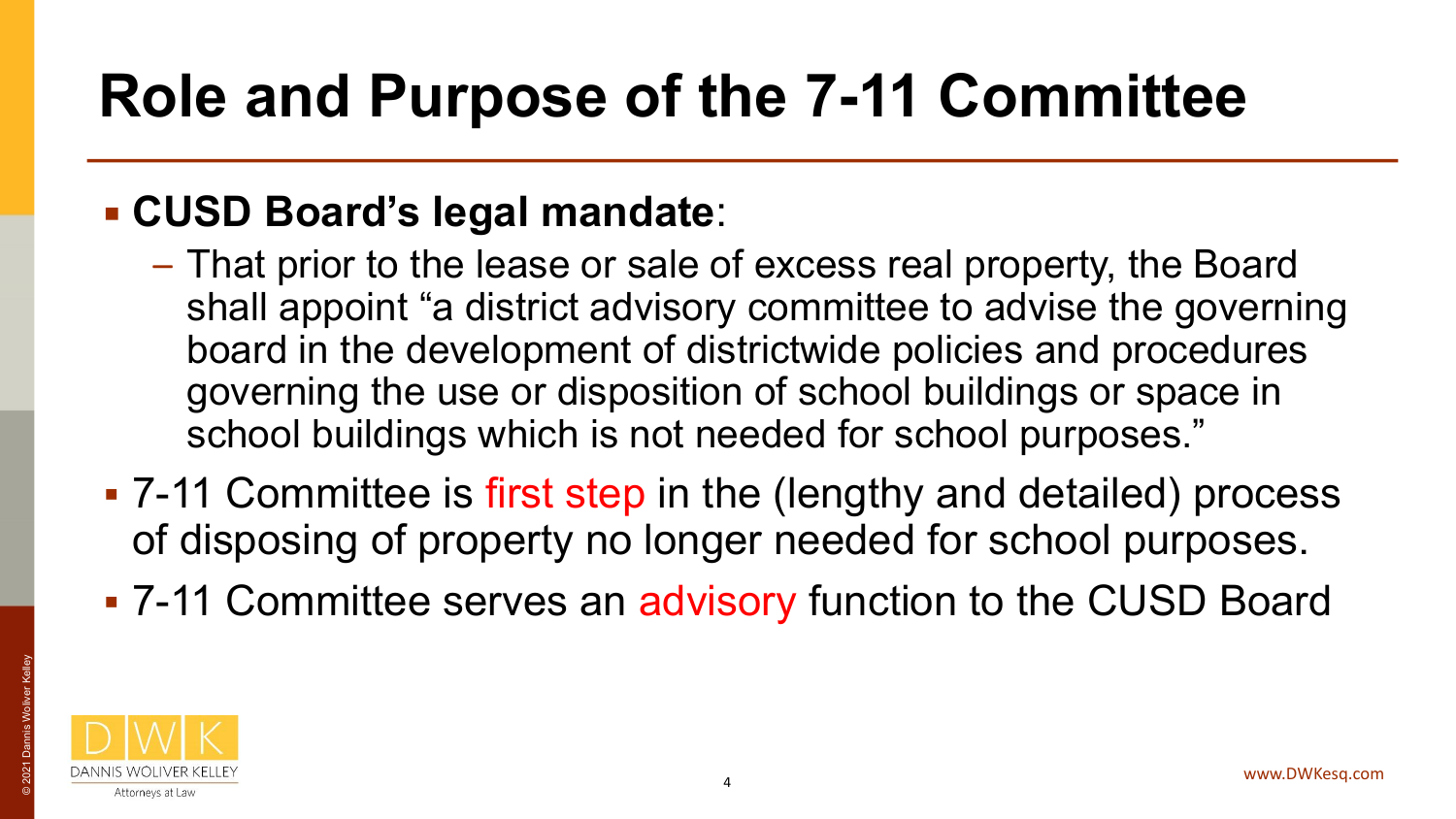### **Role and Purpose of the 7-11 Committee**

#### ▪ **Legal mandate excludes**:

- Rentals of less than 30 days
- Rentals to private schools for summer school programs
- Development of teacher housing
- New: Sale or lease of property not operated or constructed to be operated for school purposes (in effect until 2024)
- Charter School housing (Ed Code 47614) separate process
- No legal *mandate* for 7-11 Committee to review or advise on school closure – permissive only
	- Recommended reading: CDE's "Closing a School Best Practice Guide"



© 2021 Dannis Woliver Kelley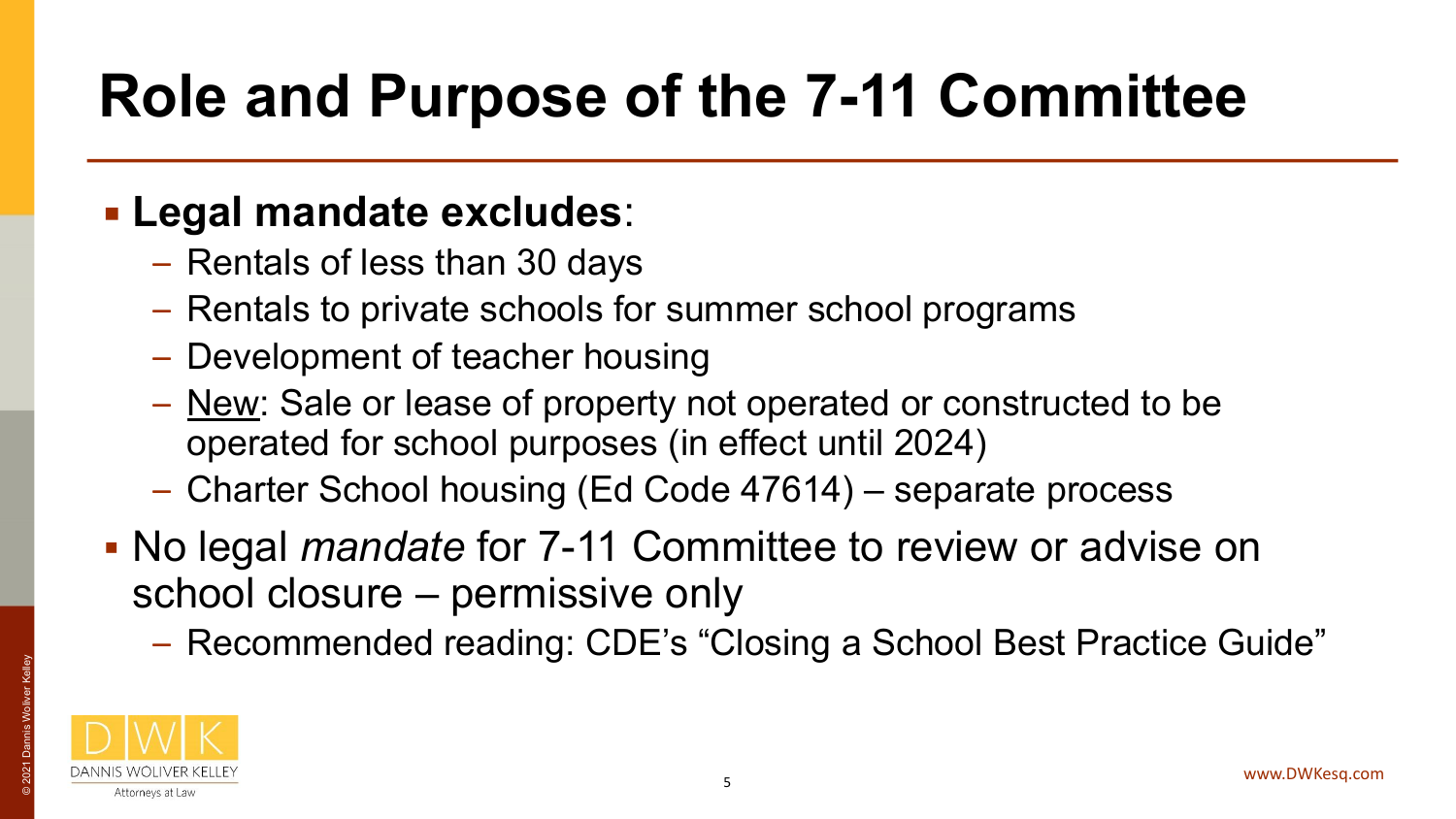# **Committee Composition Requirements**

#### ▪ **Composition Requirements (Ed Code 17389)**

- Not less than 7 nor more than 11 members
- Representative of:
	- Ethnic, age group and socioeconomic composition of the District
	- Business community, such as store owners, managers, supervisors
	- Landowners or renters, with preference give to representatives of neighborhood associations
	- Teachers
	- Administrators
	- Parents of students
	- Persons with expertise in environmental, legal, building, land use planning

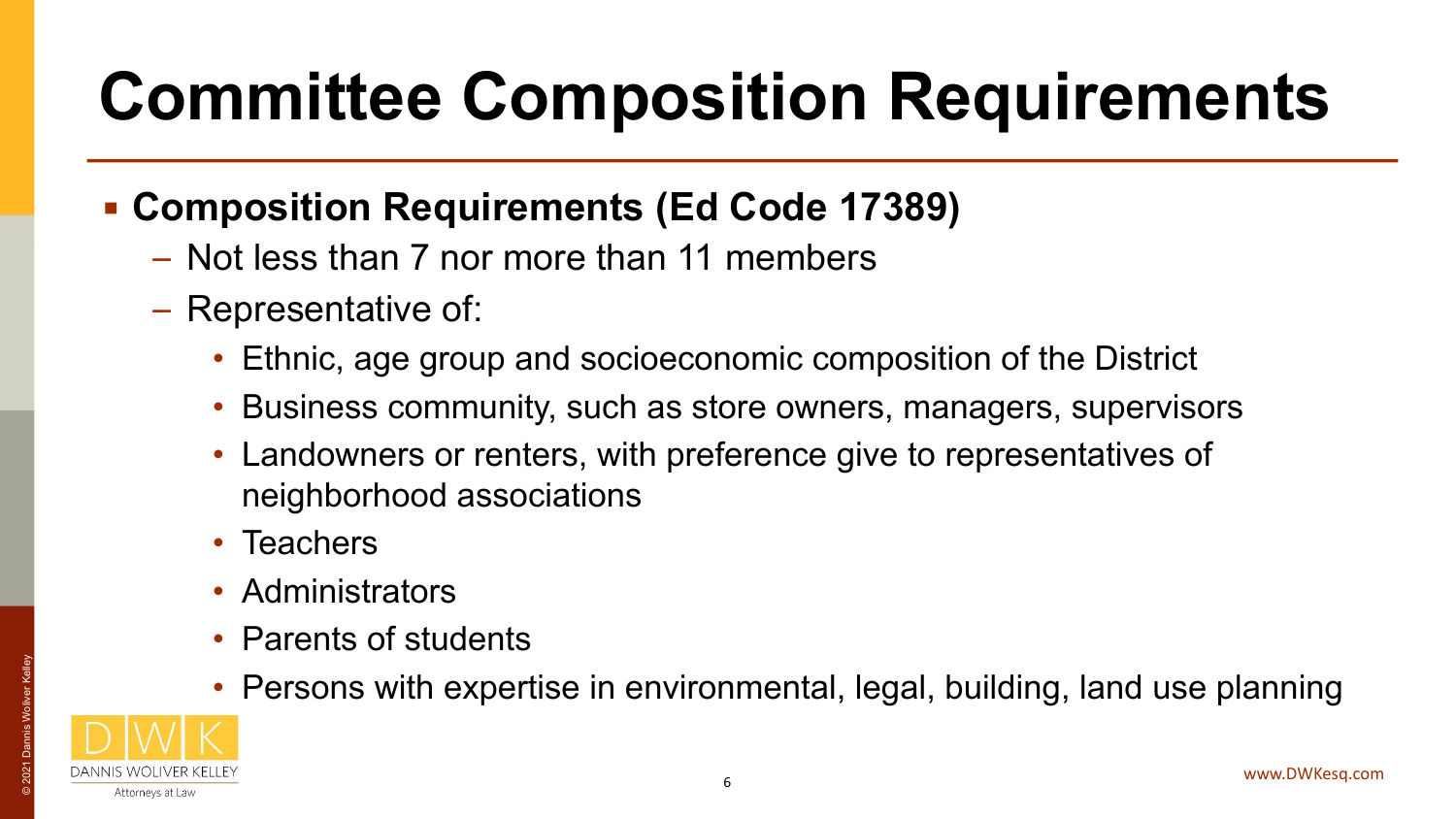## **Duties of the Committee**

#### ▪ **7-11 Committee Duties (Ed Code 17390)**

- Review enrollment and other data to determine amount of surplus space and property
- Establish a priority list of use of surplus space acceptable to the community;
- Circulate priority list of space and provide for hearings of community input on acceptable uses of space
- Prepare Report to the CUSD Board recommending uses of surplus space and real property

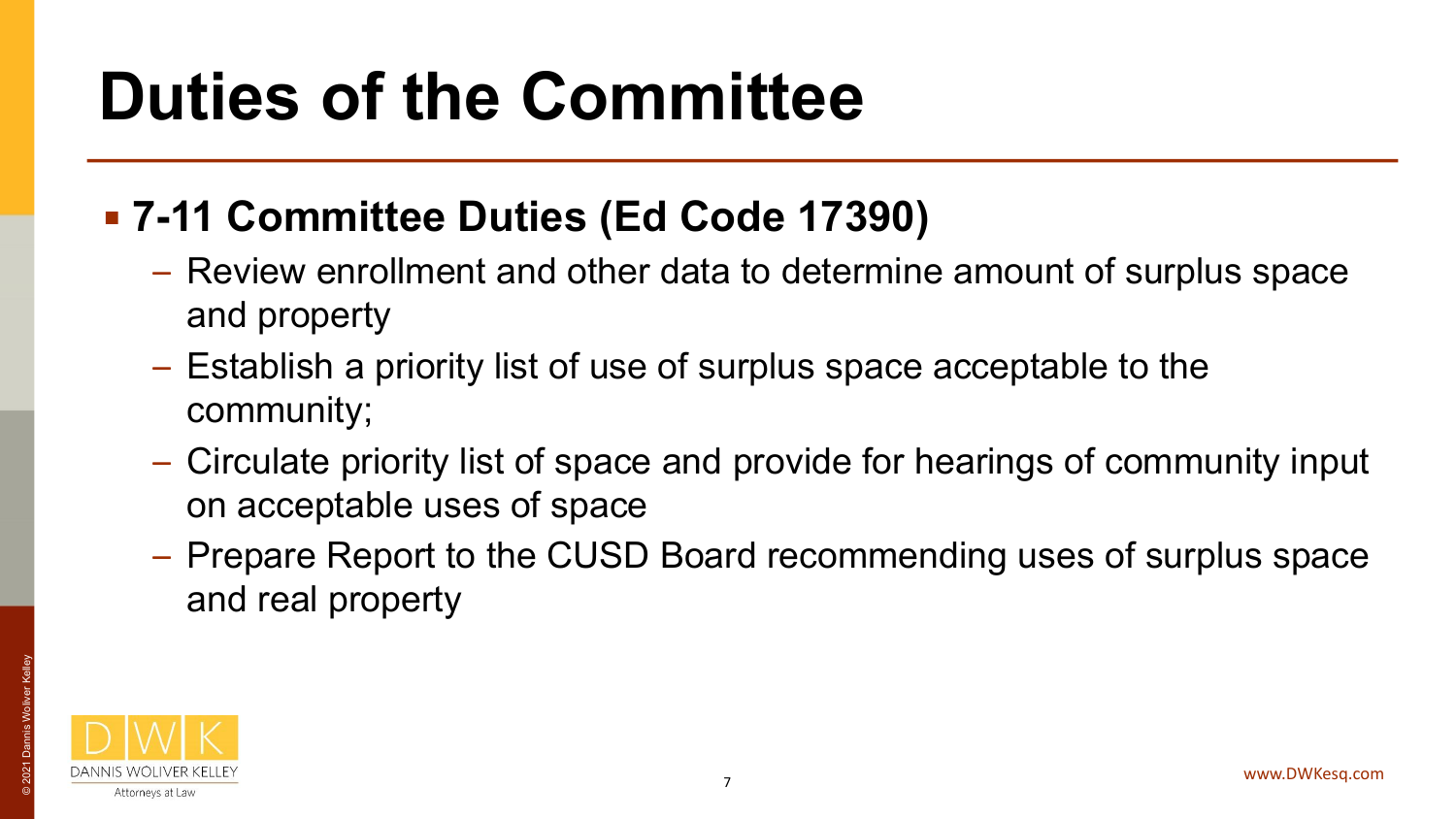## **Duties of the Committee (cont.)**

- **Board considers recommendations of Committee and may accept or reject recommendations**
	- Committee's job typically ends with report to the Board
	- Committee's recommendations followed by Board actions to:
		- Close and/or consolidate campuses
		- Declare property to be "surplus"
		- Implement disposition of land/sites
	- Not all closed sites may or should be declared surplus
		- Some sites could meet ongoing district needs or interests
		- Charter Schools



© 2021 Dannis Woliver Kelley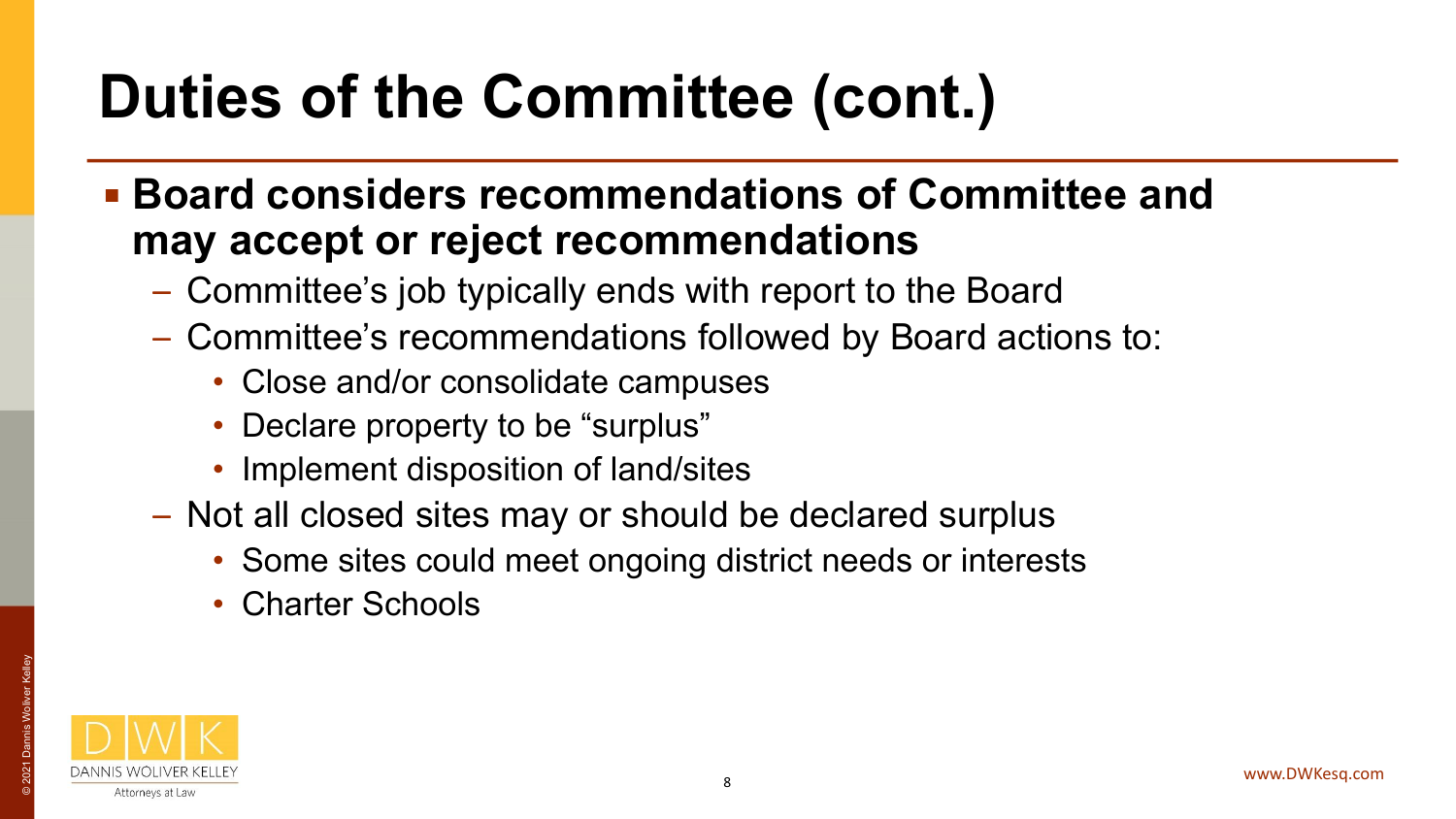### **Committee Meeting Requirements**

#### $\vee$  The Ralph M. Brown Act

(Government Code § 54950 et seq.)



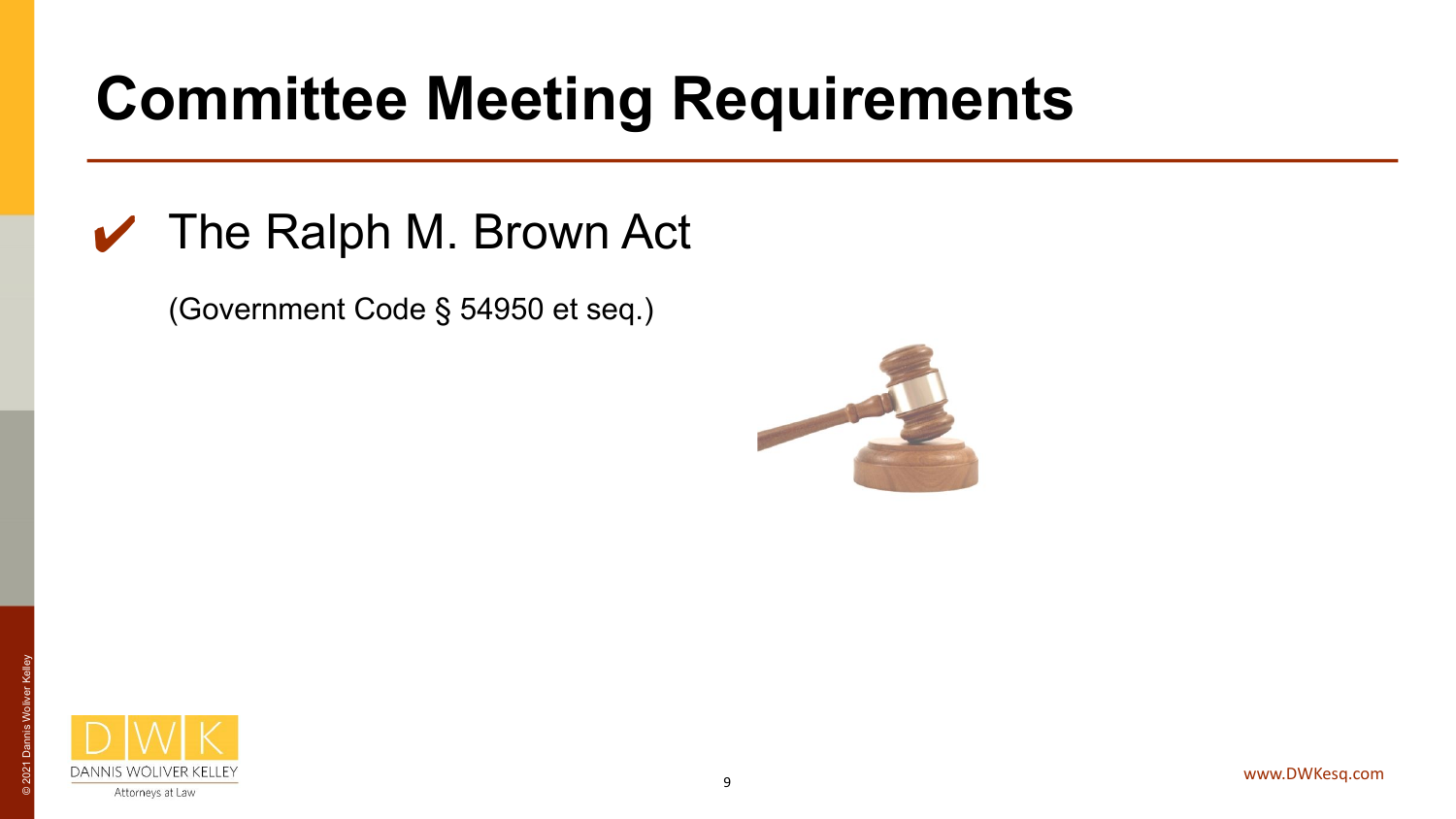### **The Brown Act: "Meetings"**

#### ▪ **Definition of Meeting:**

"Any congregation of a **majority** of members of a legislative body at the **same time and place**, including teleconference locations, **to hear, discuss, or deliberate** upon any item within the subject matter jurisdiction of the legislative body."



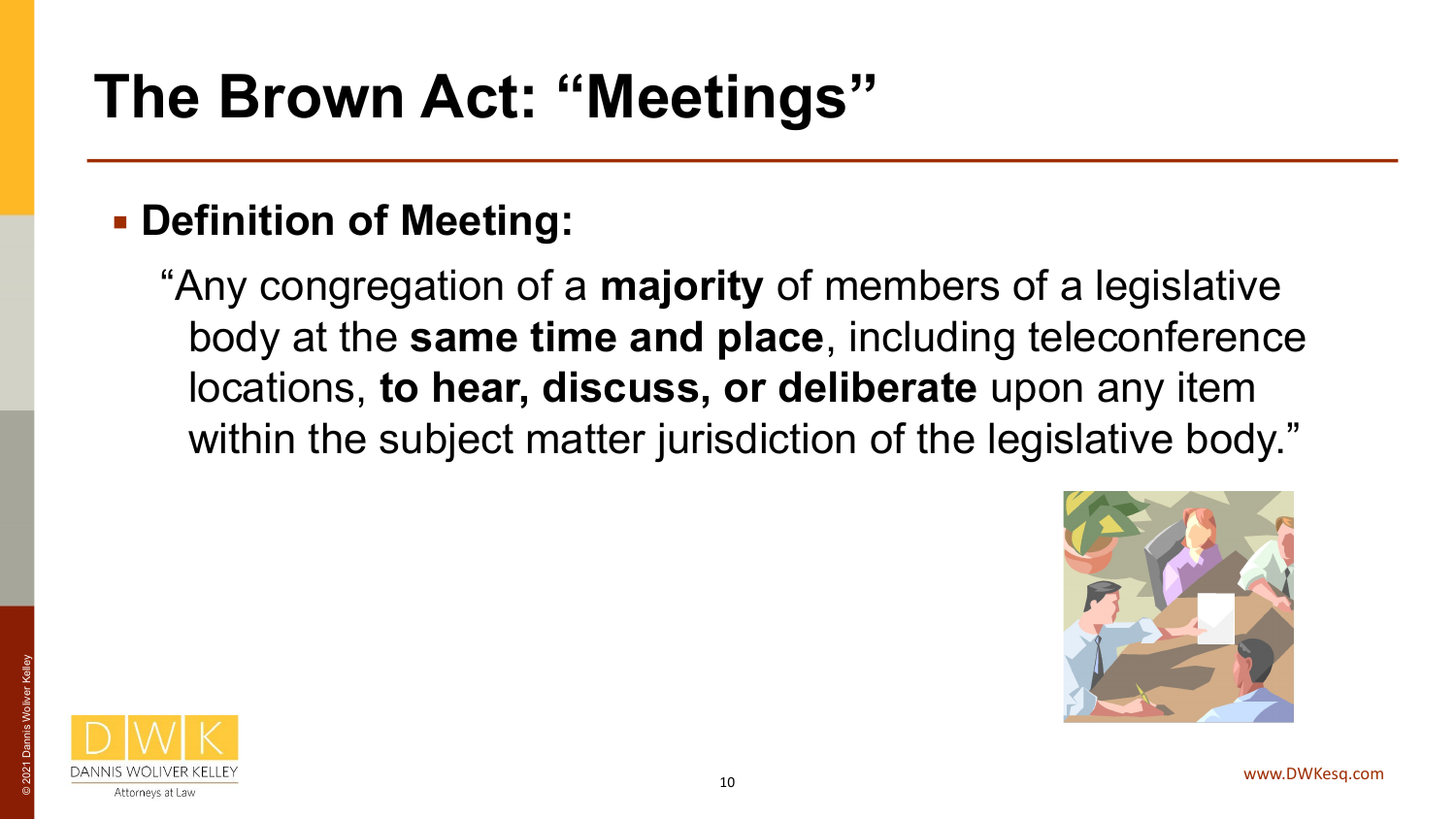## **The Brown Act: "Meetings" (continued)**

- Meetings do <u>not</u> include:
	- Individual contacts, communications or telephone conversations between a Committee member and "any other person" (including another Committee member) that do not constitute discussion, deliberation or taking action on Committee business.

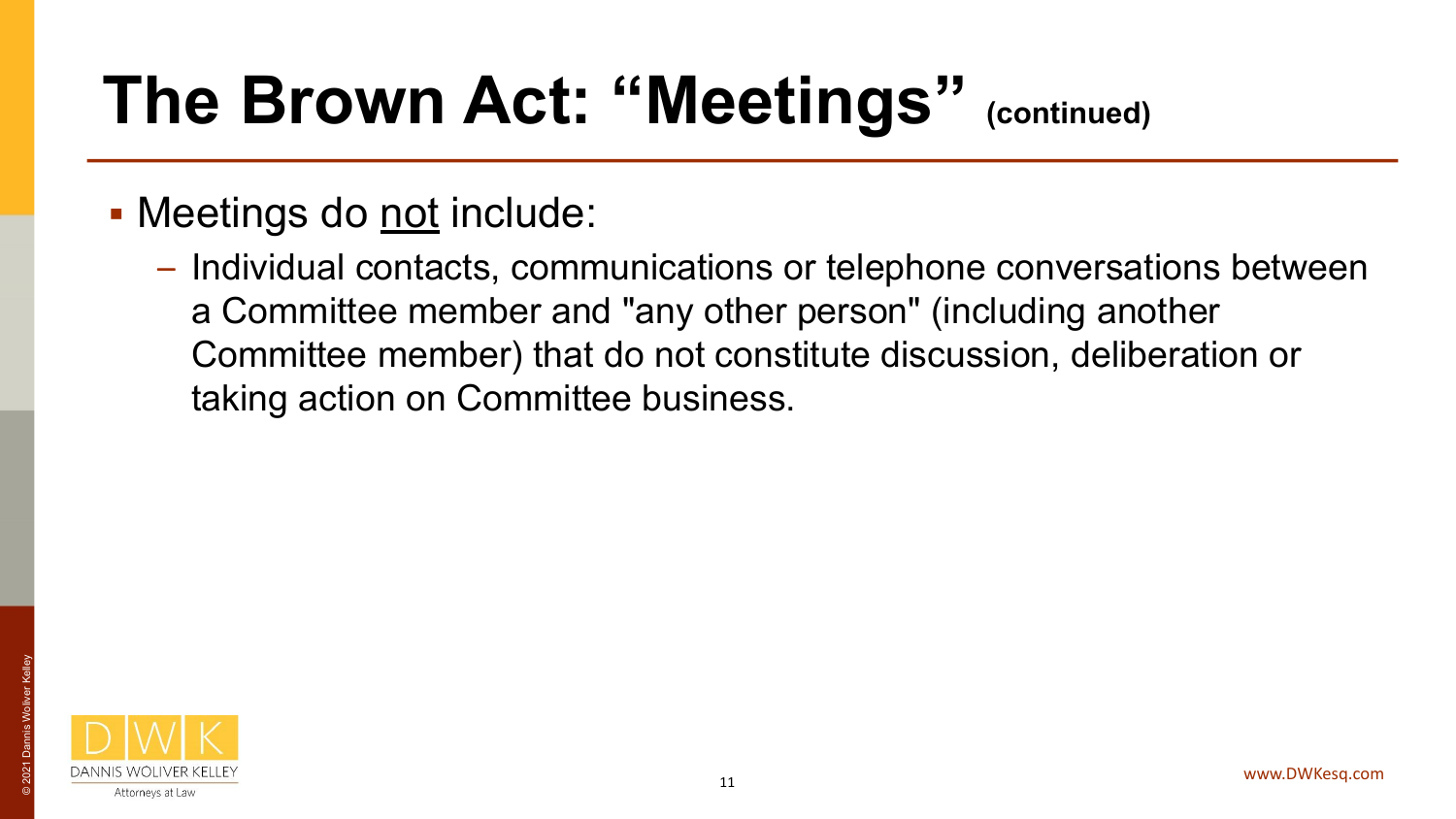### **The Brown Act: "Meetings" (continued)**

- A majority of the members of a . . .body shall not, outside a noticed meeting, use a **series of communications** of any kind, directly or through **intermediaries** or **technological devices**, to discuss, deliberate, or take action on any item of business that is within the Board's jurisdiction.
- "Direct communication, personal intermediaries, or technological devices" include:
	- $\vee$  Telephone, e-mail, internet, instant messaging, texts
	- $\checkmark$  Social media new rules as of January 1, 2021

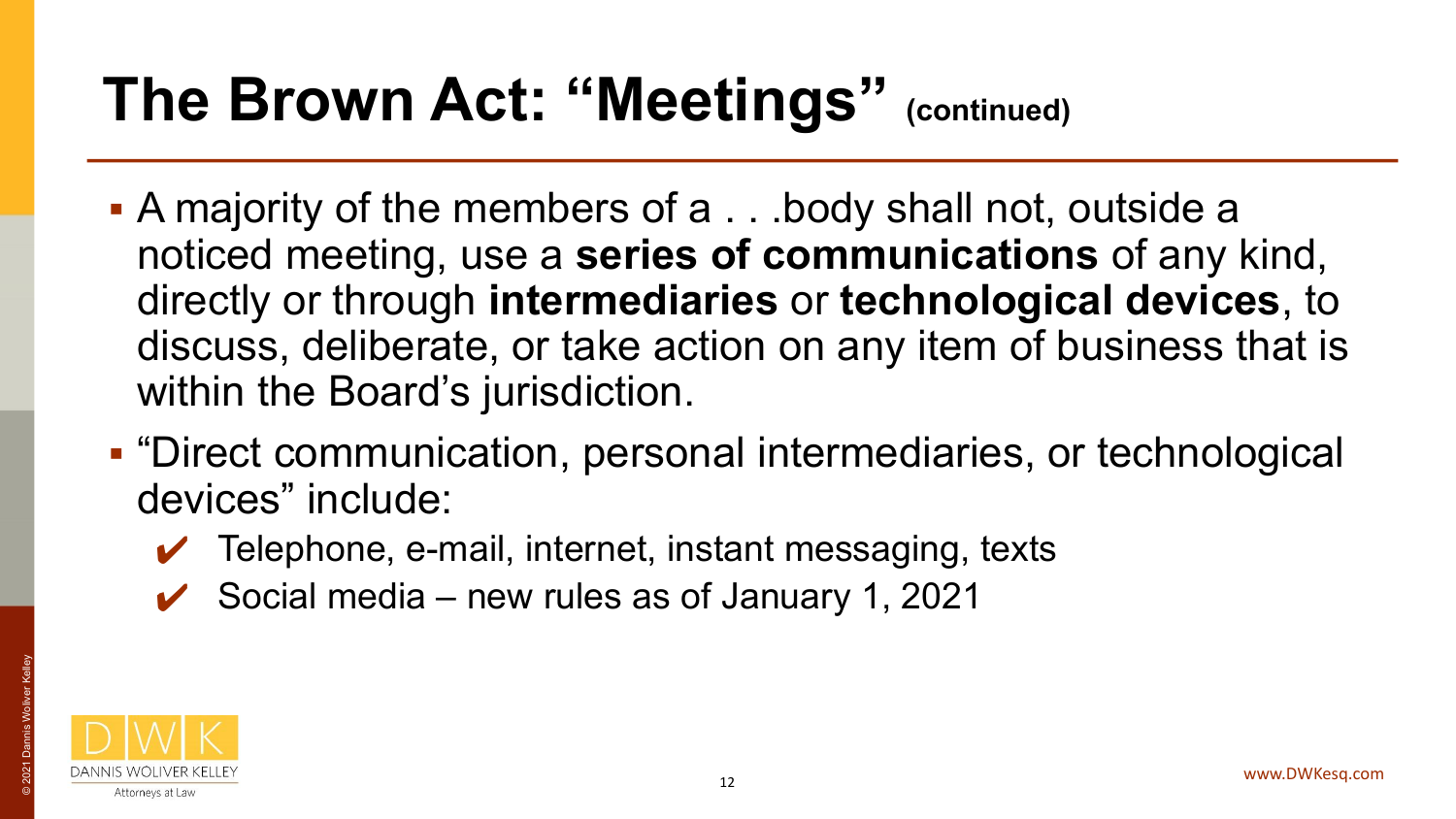### **New Social Media Rules**

#### ▪ **Committee members**:

- May use social media unrelated to Committee business.
- May use social media to provide/solicit information to/from members of the public or answer questions
- May not directly respond to any communication from another member regarding Committee business (even if less than a majority).
- Must avoid otherwise permissible use of social media which results in a discussion between majority of Committee members regarding business of a specific nature.

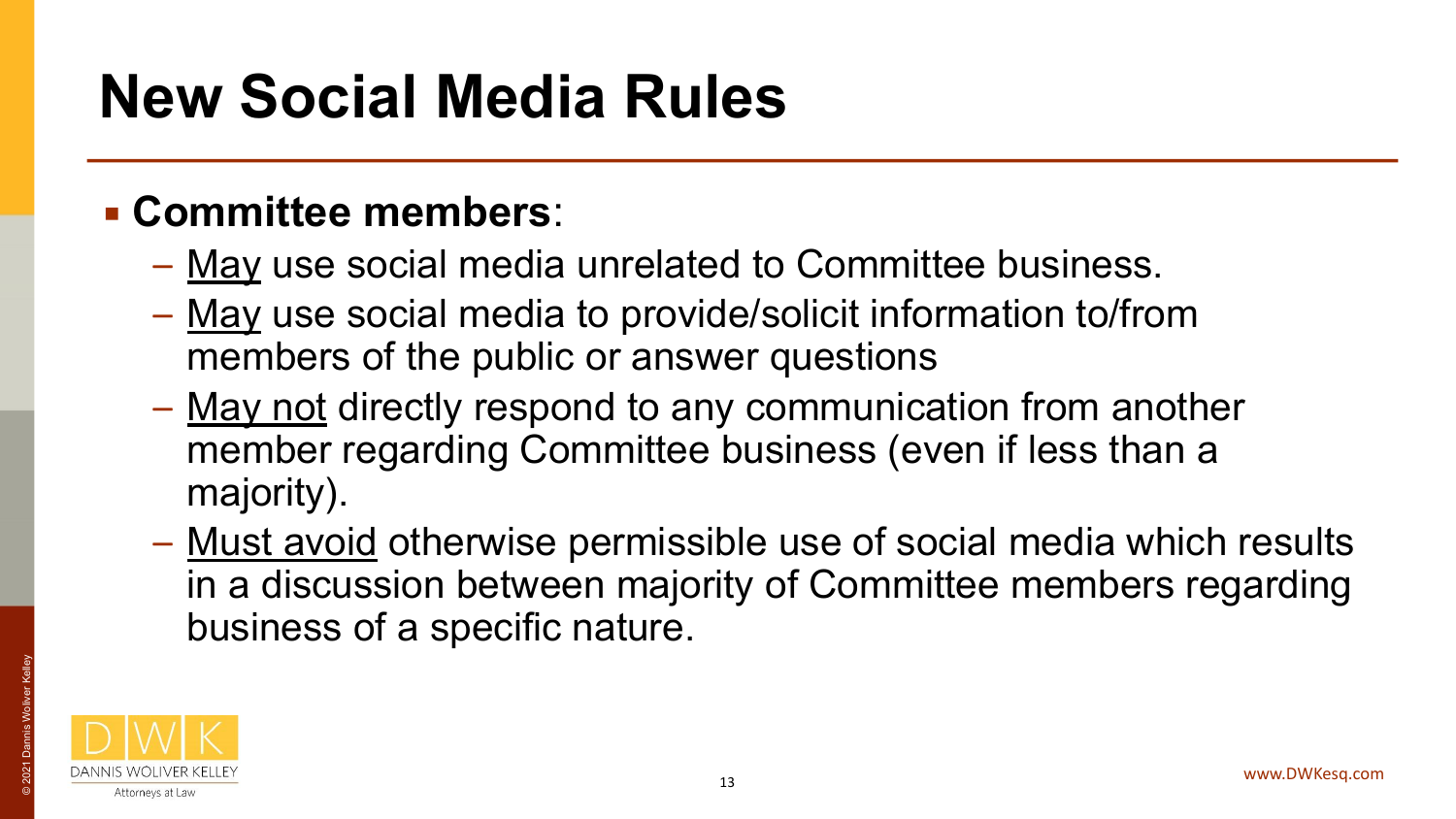### **Communication Recommendations**

- Minimize any communication with Committee members outside a noticed meeting via any means
	- Emails received on Committee business should not be shared or discussed with the group – no use of "Reply All"
	- Use social media to elicit information or share information with the public but not as a discussion forum involving other Committee members
	- Seek feedback from CUSD prior to engaging with other Committee members



© 2021 Dannis Woliver Kelley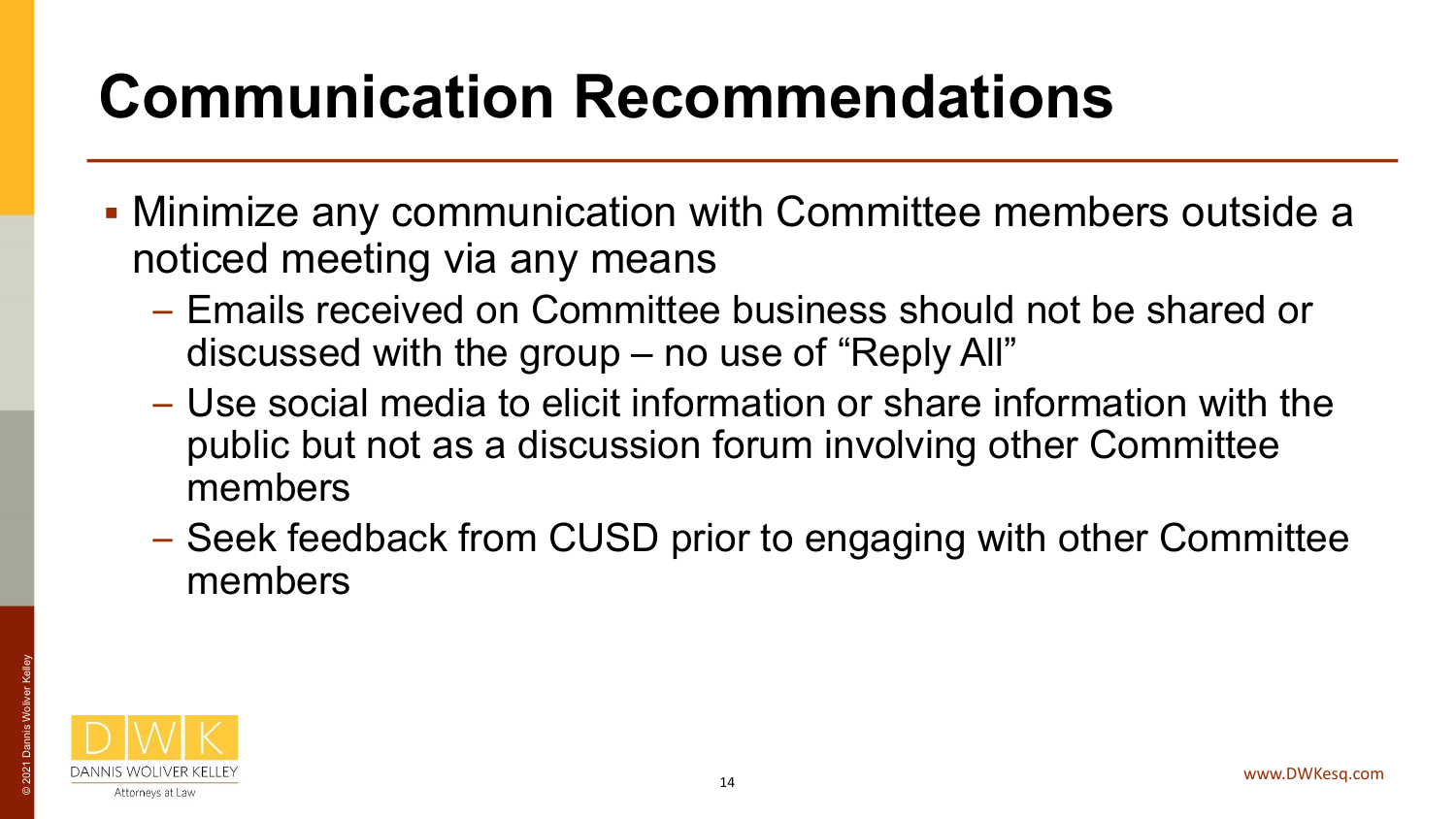## **The Brown Act: "Meetings" (continued)**

- Meetings are open to the public with a posted agenda and minutes
	- $\checkmark$  72 hours' notice for all "regular" meetings
- **EXECT BROWER ACT physical location requirements were suspended with** Governor's pandemic order;
- Virtual meetings will follow same requirements and protocols as district board meetings.